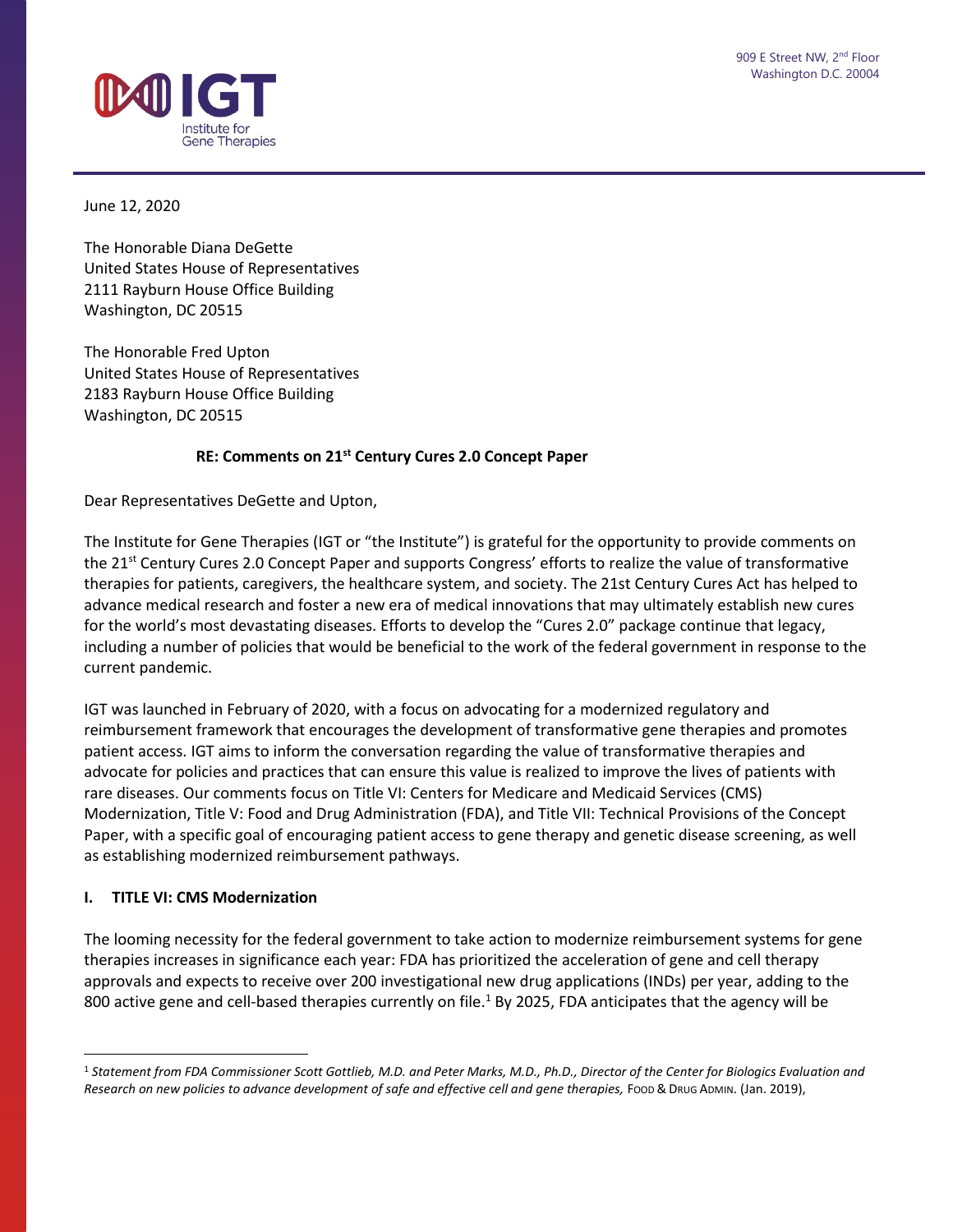approving 10 to 20 cell and gene therapy products per year.<sup>2</sup> The development of a reimbursement system equipped to adequately reimburse providers for administering these groundbreaking innovations will only grow in importance as the advancement of biotechnology pipelines results in increasingly specialized treatment into rarer diseases.

This section of IGT's comments responds to Congress' request for feedback on questions relevant to coverage reform for redefining care access and delivery and CMS Modernization for gene therapies, including the following sections of the Cures 2.0 Concept Paper: General Coverage Modernization; Cell and Gene Therapies; Medical Products for Small Patient Populations; Genomic Sequencing; and Breakthrough Coverage.

# **A. General Coverage Modernization**

Current coverage and reimbursement rules for innovative gene therapies under federal healthcare programs are desperately in need of reform. Federal healthcare program reimbursement mechanisms were not designed with potentially curative, short-course therapies in mind. For such therapies, regulatory barriers such as the federal Anti-kickback Statute (AKS), price reporting methodologies, FDA manufacturer communications guidelines, and HIPAA privacy protections limit full-scale, outcomes-based payment arrangements in both the government and private markets. While the need for modernization of these systems has become acutely apparent now that gene therapies are available on the market in the United States (U.S.), this need will become more severe as the advancement of biotechnology pipelines result in increasingly specialized treatments into rare diseases and the number of therapies available continues to grow. IGT encourages Congress to take action through Cures 2.0 to revise traditional payer parameters that were not designed for one-time therapies.

## **Federal Healthcare Program Price Reporting Revisions**

For a drug or biologic to be payable under Medicaid and Medicare Part B, Section 1927 of the Social Security Act (SSA) requires manufacturers to agree to participate in the Medicaid Drug Rebate Program, the 340B Pharmaceutical Pricing Program, and execute agreements with Department of Veterans Affairs for listing products on the Federal Supply Schedule. Through participation in these programs, manufacturers are required to provide mandatory rebates or offer drugs at established ceiling prices, as well as submit extensive price reporting data to the government as specified by the program. These price reporting methodologies, many of which are based on "per unit" utilization data and computations, were established long before potentially curative, one-time therapies were envisaged in the U.S. While manufacturers of gene therapies coming to the market today must attempt to apply these methodologies to their therapies, these systems are ill-equipped to support a future landscape of one-time therapies, particularly when outcomes-based payment models are considered.

Under an ideal, modernized system, IGT recommends development of a wholly new price reporting approach specific to gene therapies, including those administered under value-based payment arrangements (VBAs), rather than attempting to fit gene therapies into a system built primarily for chronic therapies and "per unit" methodology calculations. This type of system would provide mechanisms for calculating and providing payment of the financial obligations applicable for a product under relevant mandatory discount, rebate, and ceiling price requirements in federal healthcare programs, without otherwise attempting to apply methodologies that are illsuited to potentially curative therapies. IGT emphasizes that State Medicaid Programs would still receive the

 $\overline{a}$ 

[https://www.fda.gov/news-events/press-announcements/statement-fda-commissioner-scott-gottlieb-md-and-peter-marks-md-phd](https://www.fda.gov/news-events/press-announcements/statement-fda-commissioner-scott-gottlieb-md-and-peter-marks-md-phd-director-center-biologics)[director-center-biologics.](https://www.fda.gov/news-events/press-announcements/statement-fda-commissioner-scott-gottlieb-md-and-peter-marks-md-phd-director-center-biologics)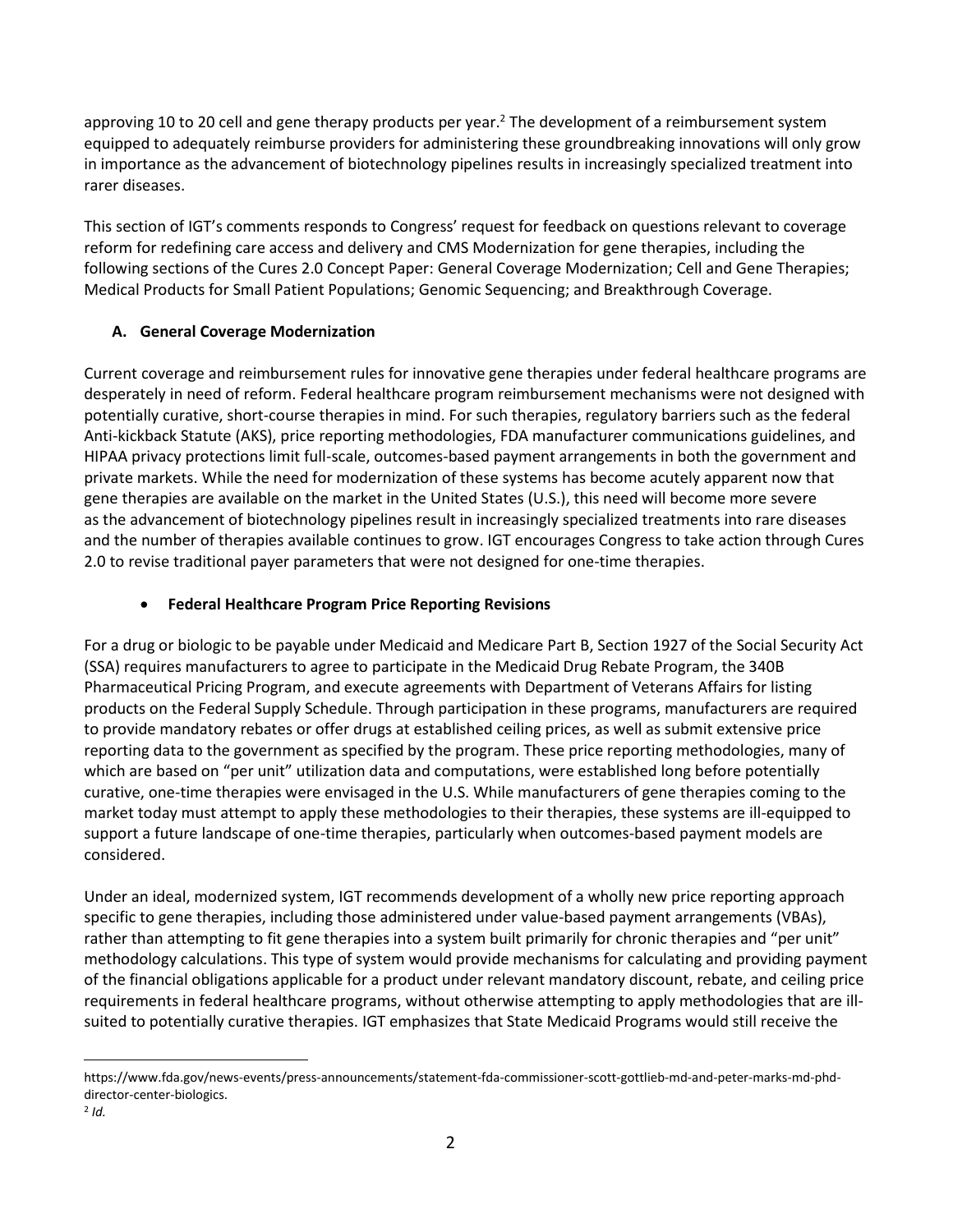standard Medicaid drug rebate and any inflationary rebate, if applicable, and related obligations to the 340B Program and other federal programs would be fulfilled, but the system would be better tailored to reporting data for one-time therapies, including under potential VBAs.

To the extent these types of wide-ranging revisions are not undertaken, Congress should institute amendments to the regulatory definitions of price reporting metrics that pose barriers for VBAs, such as Medicaid Best Price, Average Manufacturer Price (AMP), and unit price, as well as Medicare Part B Average Sales Price (ASP), to define the terms for payments made pursuant to VBAs. Congress should encourage the Department of Health and Human Services (HHS) to provide clarifying guidance on how manufacturers can incorporate VBAs into their price reporting calculations and provide necessary waivers and exclusions for rebates and price reductions tied to outcomes-based payment metrics. These waivers and exclusions would apply to rebates greater than the standard, mandatory rebate, as highlighted in the preceding paragraph.

# **Addressing Disparate Reimbursement Methodologies Across Settings of Care**

Provider and patient access to transformative therapies varies based on setting of care in payer programs due to the bundled versus separate payment methodologies that apply in the setting where the therapy is administered. For example, under Medicare Part B, the outpatient prospective payment system currently reimburses for transformative therapies administered in the hospital outpatient department at a rate of the ASP plus six percent for separately payable therapies, with availability of Transitional Pass-through Payment Status to ensure separate payment at ASP plus six percent for three years for new therapies that might otherwise be packaged into payment with the administration procedure or paid at a lesser rate. This separate payment for outpatient gene therapies enhances access for providers and patients and offers clarity regarding reimbursement.

Under Medicare Part A, however, the inpatient prospective payment system provides reimbursement for transformative therapies administered in the hospital inpatient setting based on the diagnostic-related group (DRG), which results in a lump sum reimbursement for all care a patient receives during a stay. In Medicare, New Technology Add-on Payments (NTAP) are available for eligible transformative therapies, which assists in facilitating access for providers in the first few years following launch. Separate payment for a transformative therapy in Medicare is not available in this setting, potentially placing financial burdens on providers.

These discrepancies between reimbursement based on setting of care are even more acute in Medicaid, where add-on payment mechanisms for new and innovative therapies are not available. This dynamic is of critical importance, as Medicaid will be a significant payer for gene therapies based on the goal of treating many genetic diseases as early as possible in childhood and the large proportion of children in America receiving healthcare coverage through Medicaid. Cures 2.0 should contemplate how Medicaid payment for inpatient services differs significantly from state-to-state due to the different payment methodologies employed, such as diagnosis-related groups (DRGs), *per diem*, and on a cost-basis. States establish reimbursement rates which may be inadequate to cover the cost of new innovations, such as gene therapies, and no add-on payment mechanisms, such as NTAP, exist in Medicaid.

Several states, however, have begun "carving out" these transformative therapies from the inpatient payment bundle and requiring providers to bill for them as separately payable outpatient therapies. For example, Massachusetts and New York have created carve-out programs for CAR T-cell therapies from both inpatient and outpatient bundled payment mechanisms to be paid separately. States generally are required to seek CMS approval prior to implementing these carve-outs. IGT encourages Congress to mandate issuance of federal guidance from CMS to State Medicaid Directors to provide blanket approval for enabling carve-outs, which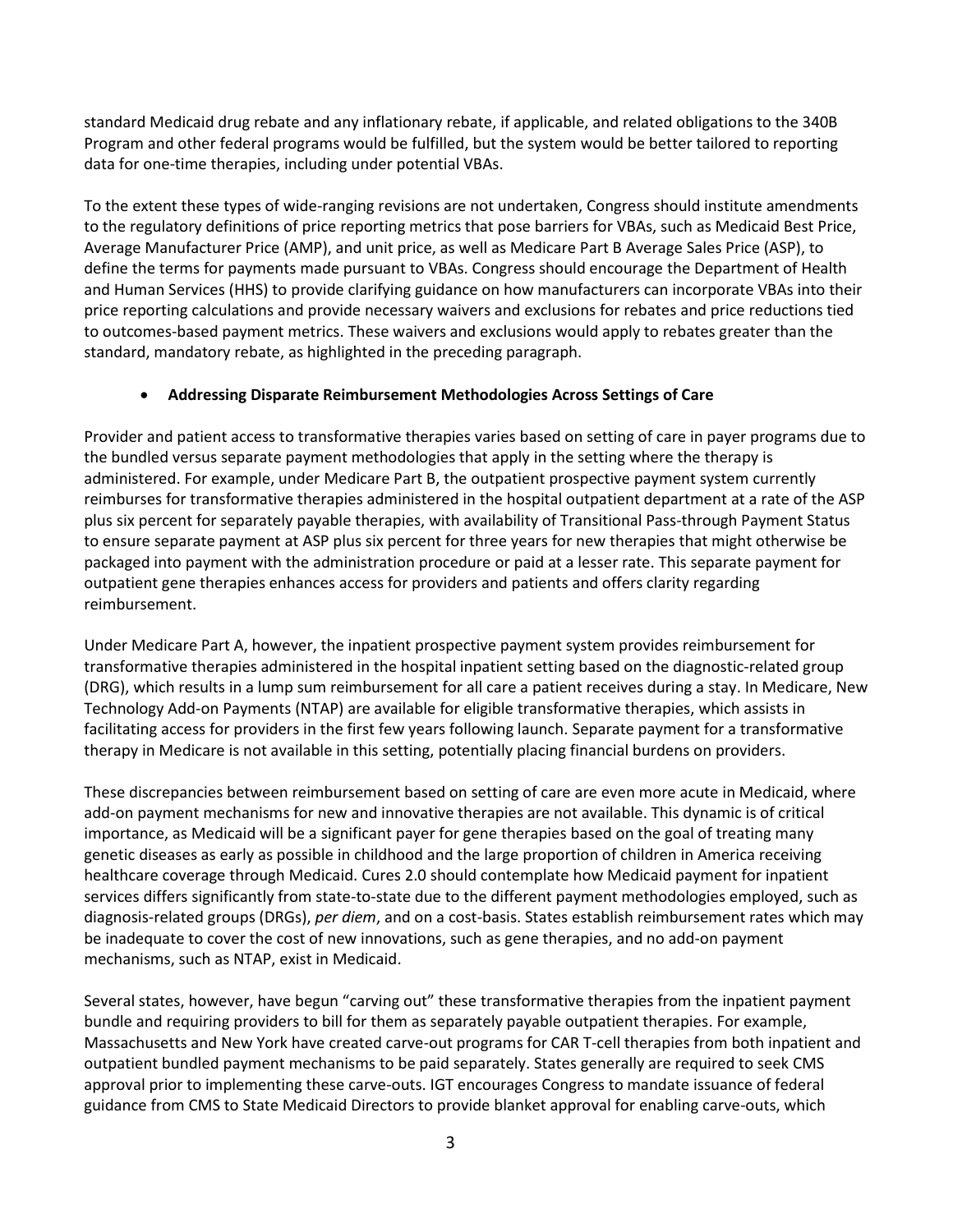would offer greater flexibilities to states seeking to follow the same approach. Such guidance would reduce the burden to states for participating in such arrangements by eliminating the need for states to engage in one-off agreements, or to seek approval individually.

# **Modernized Compliance Rules**

Fraud and abuse laws, regulations, and guidance also have not kept pace with the advent of gene therapy and stakeholder interest in VBA development. IGT encourages Congress to require HHS to establish a new safe harbor to the Federal Anti-kickback Statute for protecting VBAs for transformative therapies or issue clarifications for using existing safe harbors. Congress should also address other fraud and abuse concerns presented by laws such as the False Claims Act, Stark Law, and Beneficiary Inducements Statute to provide clear pathways for advancement of VBAs and reduce the burden on the Office of the Inspector General for addressing individual manufacturer requests for advisory opinions and guidance.

# **B. Cell and Gene Therapies**

 $\overline{a}$ 

The true value of cell and gene therapies lies in their potential to confer a transformative, durable effect in a short treatment course. For instance, a hemophilia A patient's lifetime costs can amount to over \$20 million, whereas a gene therapy can help not only potentially treat the patient, but reduce many of the associated life time costs and burdens of current chronic care options.<sup>3</sup> Transformative therapies can not only save but also enhance the quality of life for individuals afflicted by rare genetic diseases. Without proper reimbursement mechanisms, however, the ability of transformative therapies to achieve wide-ranging uptake is limited. IGT urges Congress to use Cures 2.0 to establish a clear legal pathway for manufacturers to offer VBAs in a compliant and voluntary manner across all payers, both public and private.

Development of this pathway is imperative for modernizing the U.S. reimbursement system to focus on value and outcomes in a manner that is cognizant of the unique nature of potentially curative therapies and away from using systems developed for chronic disease treatments. This type of pathway would provide clarity to all parties regarding the overarching compliance, price reporting, and reimbursement laws and regulations that apply to VBAs and provide flexibility to manufacturers and payers in tailoring VBAs individually for the applicable gene therapy. For example, a clear pathway would permit flexibility for providers to compliantly waive patient cost-sharing or permit manufacturers to cover travel and lodging costs of patients, as well as enabling carve outs of gene therapy reimbursement from bundled payment mechanisms to facilitate a VBA and permitting alternative payment models, such as annuity or payment over time structures. It would streamline processes for developing and executing VBAs without overly burdensome administrative processes and extensive uncertainty regarding legal and compliance issues. While manufacturers and payers have expressed great interest in engaging in VBAs, the lack of this type of clear pathway and mechanisms for offering multi-payer arrangements has significantly hampered forward progress.

IGT seeks action on the part of Congress in part to ameliorate the burden on states and CMS to use existing waiver authorities, and to support the agency's efforts to clarify use of such authorities. Over the last two years, CMS has engaged in dialogue exploring approaches to facilitate innovative payment arrangements and has noticed a number of forthcoming proposed rules and guidances

<sup>3</sup> Joshua T. Cohen et al., *Putting the Costs and Benefits of New Gene Therapies into Perspective*, HEALTH AFFAIRS (Sep. 4, 2019), https://www.healthaffairs.org/do/10.1377/hblog20190827.553404/full/.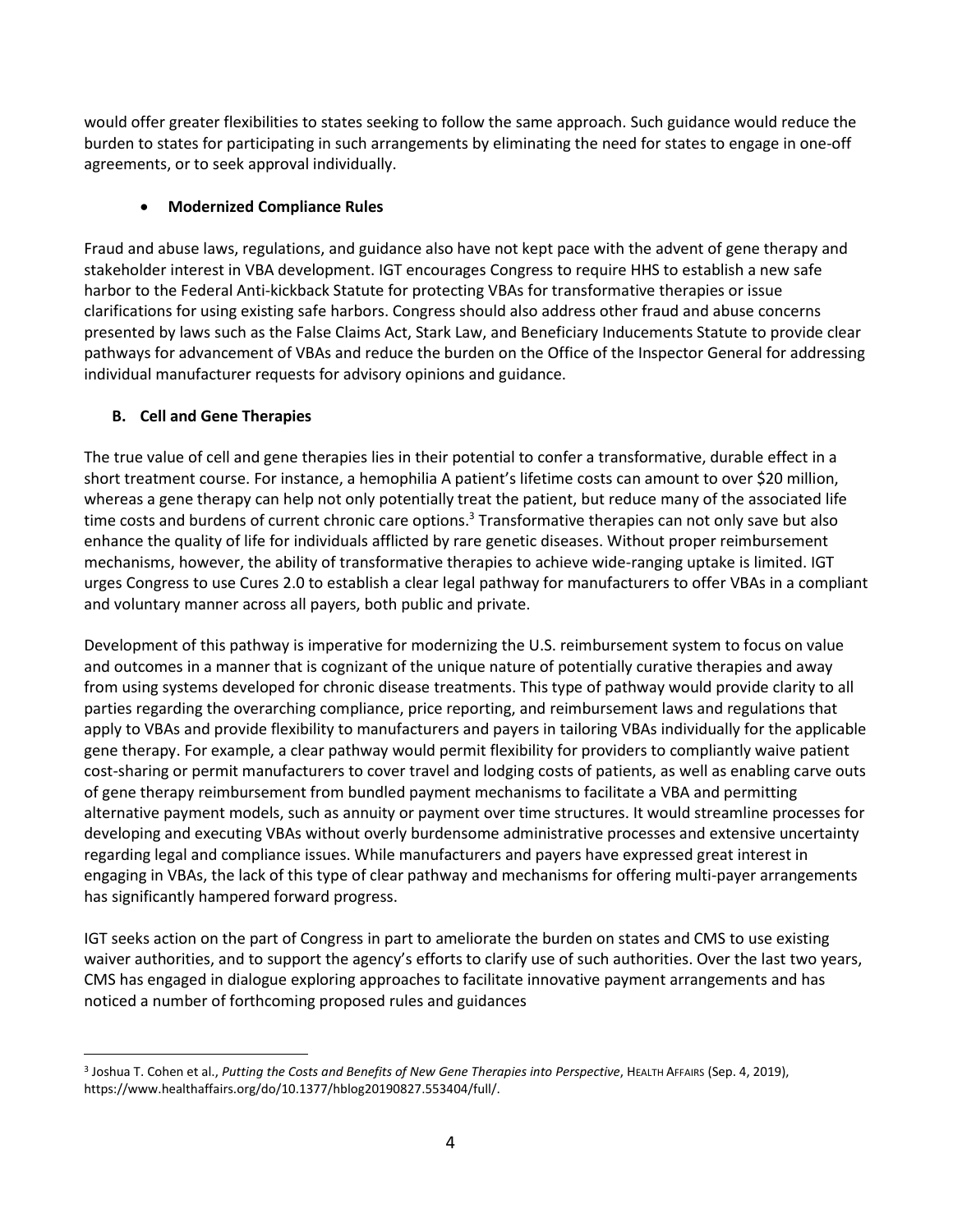on the topic.<sup>4</sup> However, to-date such guidances and proposed rules have not been executed and no such innovative payment arrangement for one-time therapies has been approved through waiver authority or by the Center for Medicare and Medicaid Innovation (CMMI). Furthermore, CMS clarified in its CY 2020 Hospital Outpatient Prospective Payment System Final Rule that revising or creating a new payment pathway for gene and cell therapies is outside the scope of CMS authority. In the absence of CMS using its existing regulatory authority to implement innovative payment arrangements for gene and cell therapies, IGT urges Congress to develop a novel reimbursement pathway to drive sustainability for transformative therapies, while enabling patient access and appropriate provider payment.

# **C. Medical Products for Small Populations**

 $\overline{a}$ 

Several significant impediments exist to new cures development for therapies intended to benefit small populations. Gene therapies may be approved by FDA based on smaller trials, novel endpoints, and trial designs, as well as expedited regulatory mechanisms. Large, randomized placebo-controlled trials are not the norm for transformative therapies and, thus, evidence derived from smaller-scale trials and novel designs should be viewed differently. IGT seeks action on the part of Congress to ward against payers using these smaller trials as rationale for setting coverage policies that are narrower than the FDA-approved label. The Institute also encourage Congress to use Cures 2.0 as a vehicle for supporting the sustainability and growth of genetic testing coverage, both through universal Newborn Screening (NBS) and screening for children and adults for genetic disorders/disease for which treatments become available after NBS administration.

## **Aligning Coverage with FDA-labeled Indications**

Based on the heterogeneous nature of many rare diseases, it is extremely challenging to include patients in trials that span the entire spectrum of the disease state. FDA has demonstrated recognition of these challenges and considers scientific plausibility, mechanism of action, and other factors in determining whether the potential benefits outweigh the potential risks across a broader population than may have been included in trials. Unfortunately, payers often implement coverage policies that do not align with the FDA-approved label. Reinforcing coverage to align with the FDA-approved label, as is already required by the Medicaid Drug Rebate Program Statute (SSA Section 1927), would deter payers from restricting access by imposing coverage criteria that inappropriately mirror the clinical trial criteria. More specifically, IGT urges Congress to mandate that CMS release guidance to states requiring issuance of a Medicaid fee-for-service policy for transformative therapies to reiterate state obligations to cover "covered outpatient drugs" of a manufacturer participating in the Medicaid Drug Rebate Program and enforcing adherence to this same coverage for Medicaid managed care organizations (MCOs). IGT is concerned that MCOs are following more restrictive coverage policies, leading to disparities in care and access within a state Medicaid program.

In addition, Congress should require CMS to issue guidance to state Medicaid agencies to require them to modernize their review of manufacturer data to facilitate immediate patient access upon FDA-approval.

<sup>4</sup> For example, the 2019 Unified Agenda highlighted a proposed rule under consideration on CMS Medicare Coverage of Innovative Technologies. CMS highlighted that this proposed rule would streamline the Medicare coverage process for breakthrough technologies that have "the potential to improve patient health outcomes and quality of care." The time frame for release was listed as December 2019, but it has not yet been disseminated. Similarly, the 2019 Unified Agenda included a CMS proposed rule titled "Establishing Minimum Standards in Medicaid State Drug Utilization Review (DUR) and Supporting Value Based Payments (VBP) for Drugs Covered in Medicaid." CMS stated that this proposed rule would include modifications to the Medicaid Drug Rebate Program (MDRP) regulations to enable VBP arrangements between states and manufacturers. This rule has not yet been released, but OMB announced that it had completed its review of this proposed rule on June 9, 2020.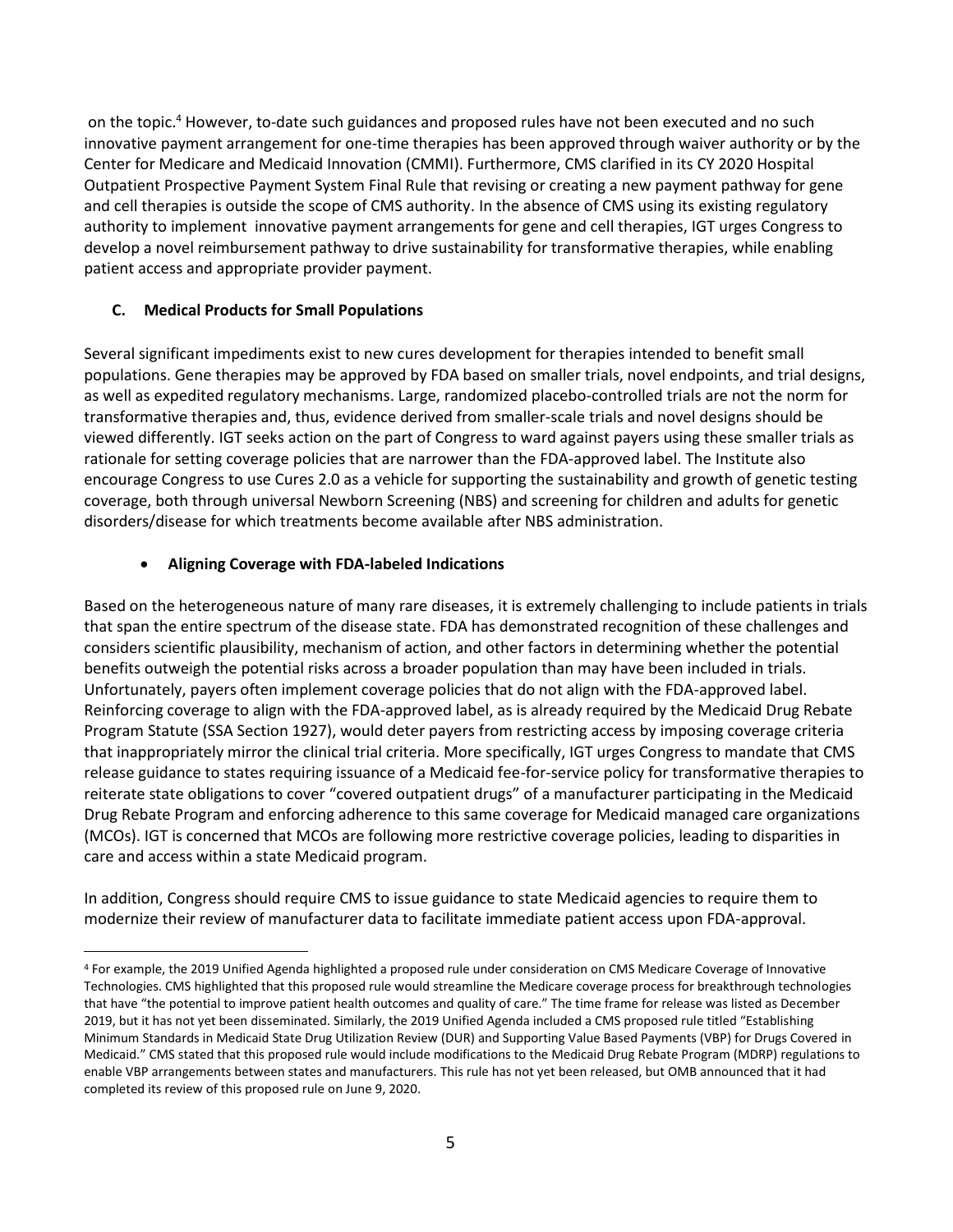Coverage in Medicaid is required immediately upon approval for new drugs of a manufacturer with a rebate agreement, including for Medicaid MCOs.<sup>5</sup>

# **Expediting Code Creation and Uptake for Transformative Therapies**

The Breakthrough Therapy, regenerative medicine advanced therapy (RMAT), and Accelerated Approval pathways are critical for facilitating priority review of transformative therapies; however, following FDAapproval, patients and providers may face claims processing hurdles due to the lack of an ICD-10 diagnosis code for these rare diseases. Inaccurate coding often leads to providers engaging in time-consuming appeals and exceptions processes to demonstrate a patient's diagnosis to payers. Thus, a lack of diagnosis coding can hinder patient access to transformative therapies, which significantly impacts patients suffering from rare, progressive, and oftentimes fatal, genetic diseases.

Cures 2.0 should also consider requiring CMS to implement expedited product code processes for innovative, transformative therapies to make unique codes available closer in time with commercialization. As explored by a previous iteration of the CARES Act, such expedited coding procedures would be associated with Breakthrough, RMAT, and Accelerated Approval designations and linked to an accelerated coding implementation timeline. For example, a quarterly Healthcare Common Procedure Coding System (HCPCS) process would reduce the time to granting of a code by 50 percent, even under the newly created expedited process, where a six-month gap exists between the time of requesting a code and the code effective date. Another example of enhanced coding could be creating a requirement for a code modifier for inpatient hospital services in Medicare to "track utilization and outcomes of novel medical products." This modifier could potentially assist in removing steps in the New Technology Add-on Payment (NTAP) process for manufacturers, to the extent it serves as a proxy for obtaining an ICD-10 procedural code for new technology.

# **Bolstering Screening for Genetic Diseases**

Rare disease patients, as well as their families and caretakers, face significant challenges in receiving conclusive diagnoses. With over 6,000 rare diseases, 72 percent are genetic and 70 percent of those genetic diseases begin in childhood.<sup>6</sup> These rare, genetic diseases have a variety of signs and symptoms that manifest differently in patients, resulting in misdiagnoses and delayed treatment. Furthermore, delayed treatment and misdiagnoses result in severe decreases in quality of life due to the debilitating nature of such diseases, which often cause chronic, degenerative, progressive, and life-threatening issues. Without accessible screening for such conditions, an unnecessary increase in morbidity and mortality may occur for patients with rare diseases.

To mitigate unnecessary misdiagnoses, optimize outcomes, and accelerate new cures development, newborn screening (NBS) and genetic testing must be modernized. Enhanced access is needed to screening tests that can facilitate diagnosis, monitoring, and treatment, which are all critical for patients with rare and serious diseases. Availability and affordability of genetic testing is key to ensuring that patients are aware of clinical studies and can obtain the benefits of approved gene therapies. Robust genetic screening should be available to newborns, and all people at elevated risk or suspected of having a genetic disorder. All payers in U.S., including public and private insurers, should establish policies for automatic coverage of the appropriate genetic tests at the time of approving coverage for a new gene therapy for a genetic disease/disorder in order to prevent undue treatment delays.

 $\overline{a}$ <sup>5</sup> 81 Fed. Reg. 27498, 27551 (May 6, 2016).

<sup>6</sup> *Key Figures*, RARE DISEASE DAY (2020), https://www.rarediseaseday.org/article/what-is-a-rare-disease.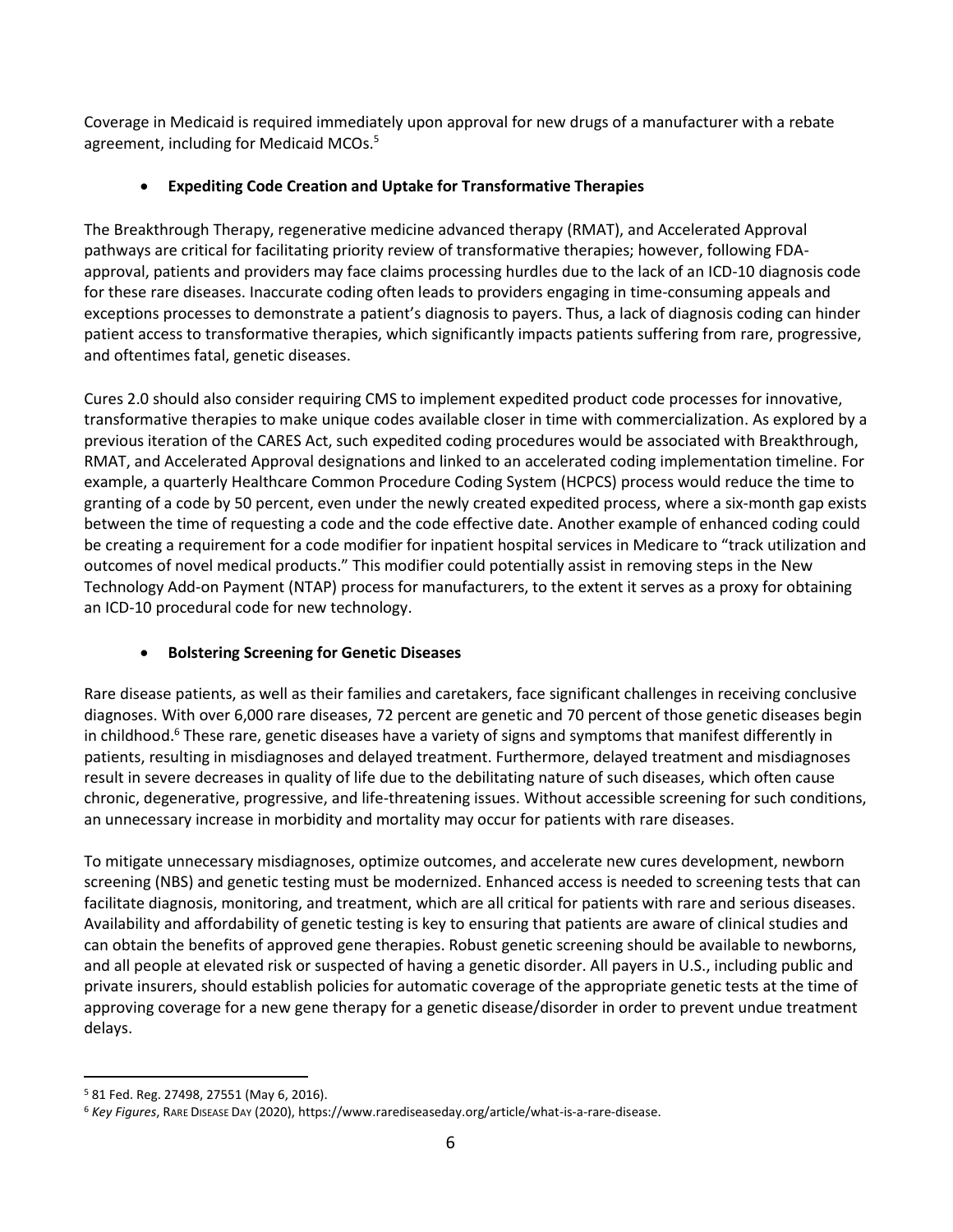At the federal level, the Advisory Committee on Heritable Disorders in Newborn and Children (ACHDNC) is responsible for recommending disorders for newborn screening. The Committee includes representatives from across HHS, as well as a variety of healthcare experts. The ACHDNC maintains a Recommended Uniform Screening Panel (RUSP), which consists of a standardized list of disorders that are recommended for states to implement in their NBS programs. The Committee engages in lengthy processes for evaluating the disorders to include on the list. While the majority of states screen for most disorders on the list, some states screen for additional disorders and others are at various stages of adopting more recent recommendations. State public health departments are tasked with making determinations on the tests to include within the state NBS program, resulting in a lack of consistency across states. Support and funding for these programs at the state and federal levels is critically important for ensuring their sustainability and broadening their reach in the future to include a wider range of genetic diseases.

IGT encourages Congress to reauthorize the Newborn Screening Saves Lives Act, which expired in September of 2019, and provides vital funding for continuing the program. Furthermore, we urge Congress to consider opportunities to ensure the entire U.S. newborn screening ecosystem, including the federal RUSP process and states, can keep pace with transformative new technologies, which could include:

- public-private partnerships for financing newborn screening pilots and implementation of new conditions;
- modernization of the RUSP process to eliminate redundancies and accelerate the ability to recommend new conditions, including preliminary RUSP inclusion/or RUSP expansion for conditions with gene therapies in development or that received marketing approval; and,
- additional funding and support to states to accelerate state compliance with RUSP recommendations.

### **D. Breakthrough Coverage**

As expanded upon in the Section II B, Cures 2.0 can address barriers to coverage of transformative therapies approved through FDA's breakthrough and accelerated approval pathways.

### **II. Title V: FDA**

### **A. Increasing Use of Real-World Data/Evidence**

Cures 2.0 "builds on FDA's efforts by (1) requiring guidance on utilizing real-world evidence (RWE) in Breakthrough Therapy and Accelerated Approval drugs; (2) requiring HHS to establish a consistent framework for RWE; and (3) establishing a task force to develop recommendations on ways to encourage patients to engage in real-world data generation." IGT is supportive of this proposal. RWE has already shown significant benefit in the post-market setting for providing additional data that support continued access and to satisfy post-marketing requirements. These RWE post-marketing benefits are especially significant for gene therapies due to the challenges of gathering post-market evidence due to the small, heterogeneous patient populations these treatments target.

### **B. Improve FDA-CMS Communication regarding Transformative New Therapies**

Congress is seeking feedback on a proposal to establish an automatic communication requirement between FDA and CMS for products granted Breakthrough Therapy designation. The communication requirement would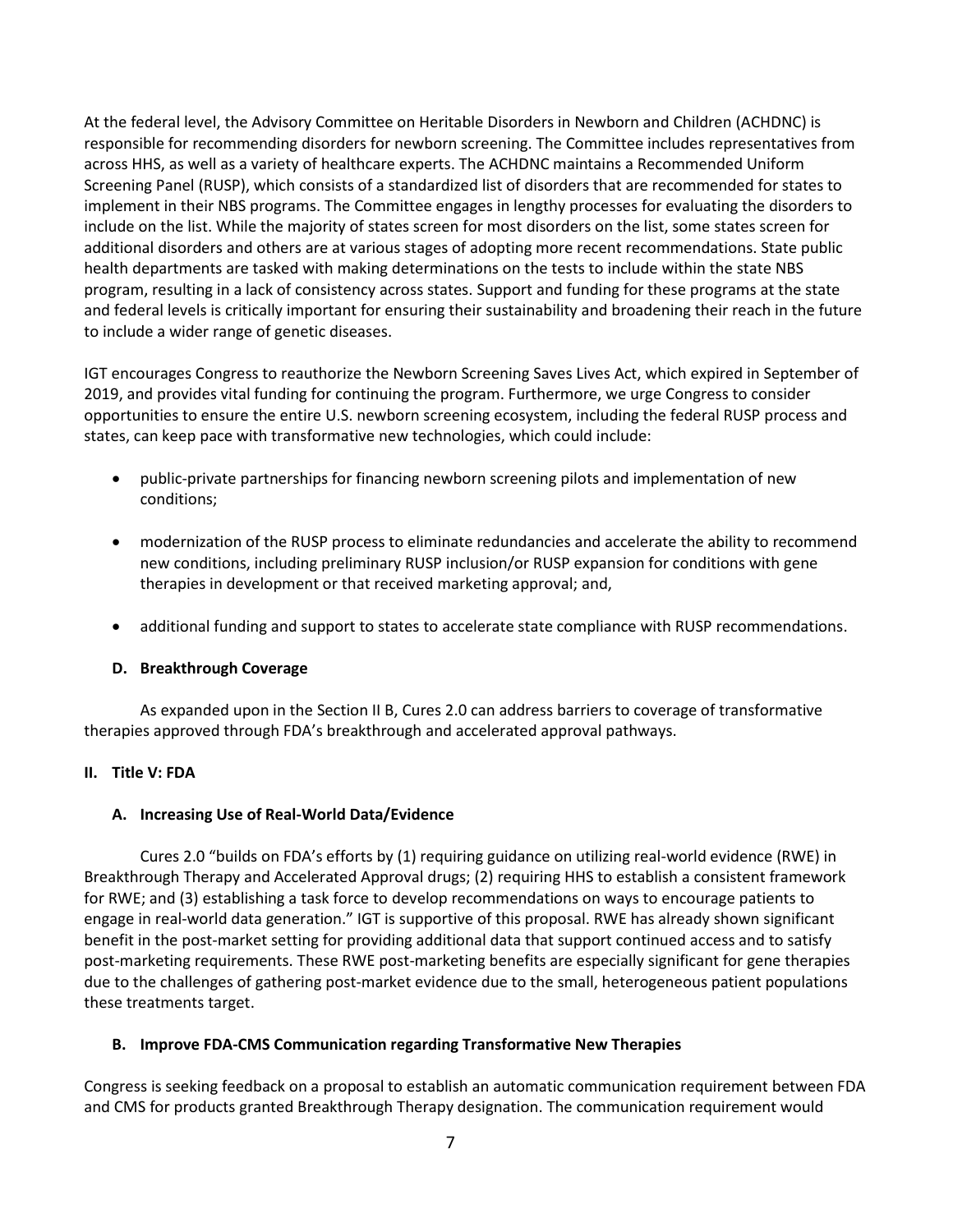commence upon the grant of the designation and would continue through the collection of any RWE post-FDA approval.

While IGT supports removing barriers which facilitate immediate patient access to transformative gene therapies upon FDA approval, it cautions that mandating such broad communication or coordination may not have the intended effect of facilitating expedited access and may instead increase the burden on FDA and could delay approval and access of much needed therapies. In federal healthcare programs, such as Medicare and Medicaid, parameters exist to enable coding, coverage, and payment at launch for transformative therapies that satisfy statutory criteria. Moreover, there is little data the FDA could share with CMS that the sponsor could not provide directly, with the potential for additional burdens on review staff. Such communication could result in increased utilization of restrictive coverage policies upon launch or use of Coverage with Evidence Development (CED) policies that curtail access rather than expedite it.

However, IGT does believe that some communication between FDA and CMS, specifically for the purposes of expedited code creation by CMS, would provide more timely access to products granted with either Breakthrough Therapy or regenerative medicine advanced therapy (RMAT) designations or through the Accelerated Approval pathway. This would allow for CMS to expedite work on relevant coding processes that facilitate reimbursement and claims processing when a new treatment is approved, which in turn would streamline uptake of new therapies upon approval. For example, there is approximately a one- to two-year lag between ICD-10-CM diagnosis code introduction and implementation. This timeline is set by statute, resulting in a very structured, but innately slow procedure for updating clinical and procedural codes. As discussed above, Cures 2.0 should accelerate the timeline for establishing new diagnosis codes for disorders treated by innovative, transformative therapies.

We look forward to working more on this issue to enhance timely access to transformative therapies using wellstructured communication between FDA and CMS pertaining to coding.

# **III. Title VII: Technical Provisions**

Congress authorized the fast track, breakthrough therapy, and RMAT designation programs at FDA with the goal of expediting the development and review of drugs that preliminary clinical evidence indicates could benefit patients living with serious or life-threatening diseases or conditions. Specifically, under the Federal Food, Drug, and Cosmetic Act (FFDCA), fast track designation is granted if the drug "demonstrates the potential to address unmet medical needs for [a serious disease or condition],"<sup>7</sup> breakthrough designation is granted if "preliminary clinical evidence indicates that the drug may demonstrate substantial improvement over existing therapies on 1 or more clinically significant endpoints,"<sup>8</sup> and RMAT designation is granted when "preliminary evidence indicates that the drug has the potential to address unmet medical needs for [a serious or life-threatening] disease or condition."<sup>9</sup> Each of these designations afford a drug sponsor increased interaction with FDA and is intended to expedite the development of the drug and review of the application.

The preliminary clinical evidence included in such designation requests is generally collected during relatively small trials conducted in the U.S. In order for a drug sponsor to test an investigational drug in humans in the U.S., they must have an active IND application in place. However, an IND is not required if the clinical (human) studies solely occur in other countries. As FDA acknowledged several years ago, "Clinical research is becoming

 $\overline{a}$ 

<sup>7</sup> *See* 21 U.S.C. § 356(b)(1).

<sup>8</sup> *See* 21 U.S.C. § 356(a)(2).

<sup>9</sup> *See* 21 U.S.C. § 356(g)(3).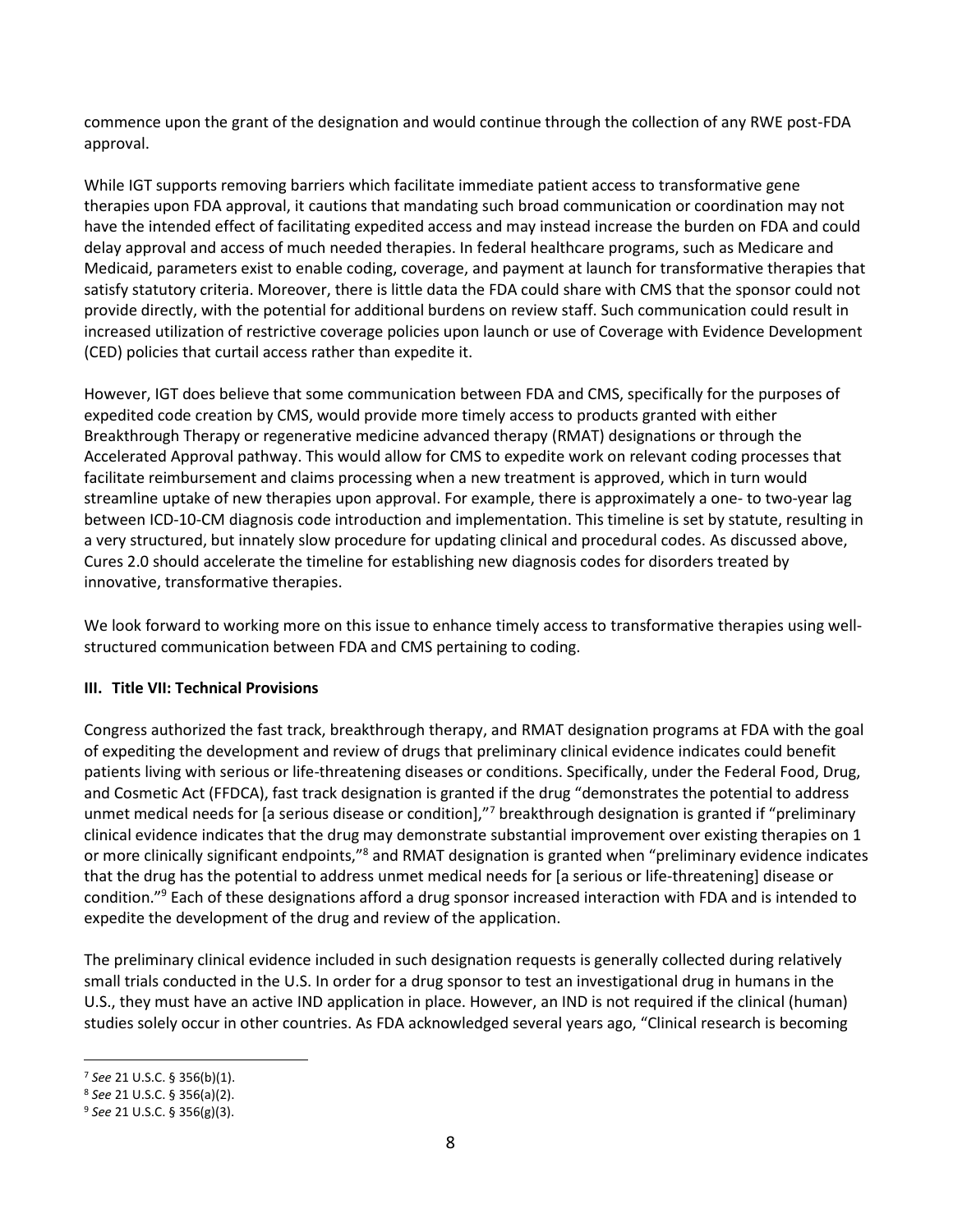increasingly global . . . Sponsors may decide to use the data that is obtained from non-IND foreign sites to support clinical investigations and/or marketing approval(s) in the [U.S.]. Some sponsors may even seek to rely solely on foreign clinical data as support for an IND or application for marketing approval in the U.S. Indeed, the number of INDs and applications for marketing approval supported by foreign clinical trials has increased in recent years and will likely continue to increase in the future."<sup>10</sup> This is particularly true in the case of rare diseases with extremely small patient populations not conveniently clustered around U.S.-based treatment centers.

For example, the amyotrophic lateral sclerosis (ALS) drug edaravone was approved in 2017 utilizing data from a six-month study in Japan. The sponsor of the drug did not submit an IND, per FDA's request: "After learning about the use of edaravone to treat ALS in Japan, we rapidly engaged with the drug developer about filing a marketing application in the [U.S.]," said Eric Bastings, M.D., deputy director of the Division of Neurology Products in the FDA's Center for Drug Evaluation and Research.<sup>11</sup> This type of agency action should be encouraged as more drugs are approved using similar data cohorts, but this should not preclude a drug from the benefits of FDA's various accelerated approval programs.

While a sponsor may choose not to submit an IND for these legitimate reasons, the Fast Track, Breakthrough, and RMAT provisions in the FFDCA do not contemplate a scenario where a designation request would be made based on preliminary clinical evidence solely collected outside of the U.S., prior to or absent the submission of an IND. Specifically, sections 506(b)(1), 506(a)(2), and 506(g)(3) state that such requests may be made "concurrently with, or at any time after, the submission of an [IND]" and FDA has taken the position that it will only review designation requests if there is an active IND in place. Filing an IND is not a perfunctory matter, nor should it be viewed as an administrative means to an end, as it must include the design, institutional review, and approval of a clinical trial protocol. Therefore, Congress should remedy this unforeseen impediment to sponsors which have collected scientifically valid preliminary clinical evidence outside of the U.S. to receive the benefits of these designations for investigational drugs that otherwise meet the qualifying criteria.

### **Hypothetical Case Study**

A sponsor is conducting an open-label trial at a reputable site in Europe for an investigational gene therapy on patients with an ultra-rare disease. The preliminary clinical evidence is rigorously collected, and the results are extremely compelling in patients who have no other options. FDA indicates that the sponsor should apply for marketing approval and not wait for additional clinical testing to be conducted in the U.S. Accordingly, the sponsor does not move forward with an IND and cannot, therefore, receive Fast Track, Breakthrough, or RMAT designation and the resulting benefits.

### **Potential Legislative Approach**

### *FAST TRACK DESIGNATION*

 $\overline{a}$ 

### **Section 506(b)(2)**

The sponsor of a new drug may request the Secretary to designate the drug as a fast track product. A request for the designation may be made **at any point before submission of an application for approval of the drug under section 355(b) of this title or licensure under section 351(a)(2) of the Public Health** 

<sup>10</sup> *Guidance for Industry and FDA Staff: FDA Acceptance of Foreign Clinical Studies Not Conducted under an IND Frequently Asked Questions*, 2 U.S. FOOD AND DRUG ADMIN., https://www.fda.gov/media/83209/download.

<sup>11</sup> *FDA Approves Drug to Treat ALS*, U.S. FOOD AND DRUG ADMIN., (May 2017), https://www.fda.gov/news-events/press-announcements/fdaapproves-drug-treat-als.